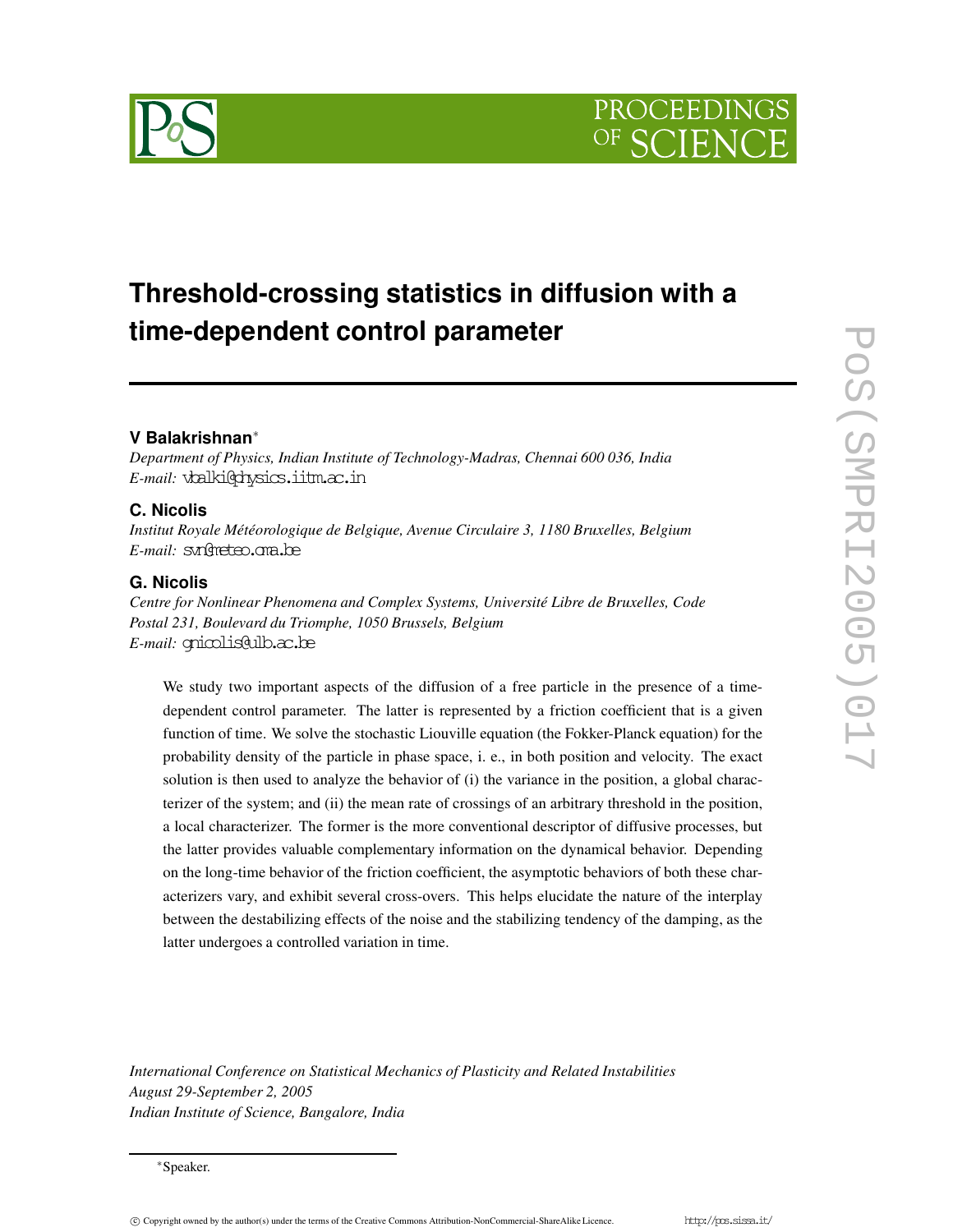# **1. Introduction**

The stability of stochastically driven systems is a fundamental problem in dynamics that is also very important from the point of view of applications. Among two general approaches to this question, the more familiar one, via the moments of the dynamical variable(s), enables us to quantify [1, 2] the extent of the dispersion about the mean value, the deviation of the mean value from the typical value, the deviation of the distribution from the Gaussian form, and so on. It is evident that the moments represent a global characterization of the system. At a more local level, useful information may be obtained by analyzing the statistics of the crossings of some prescribed threshold value by the stochastic trajectory [3, 4], as well as related aspects such as order statistics and extreme value statistics [5]. These two approaches are complementary, and taken together they provide a comprehensive view of the behavior of the system of interest.

In most analyses, it is generally assumed for convenience and tractability that the parameters of the system are time-independent. While this is a reasonable assumption or approximation in many situations, there are numerous other important instances in which it is not valid, ranging from chemical and biological processes to atmospheric phenomena [6] and economics [7]. Time dependence of one or more parameters frequently arises due to a systematic variation caused by external factors, or from externally controlled forcing. Some work has been done on moment dynamics in systems driven by white noise in the presence of time-dependent control parameters [8, 9, 10]. More recently, both moment evolution and threshold crossings have been studied [11] in systems driven by discrete (in particular, dichotomous) noise, the time-varying control parameter being the rate of switching between the levels of the noise.

In view of the ubiquity of systems driven by noise whose correlation time may justifiably be neglected in comparison with the other characteristic time scales present, we revisit some of the simplest models of stochastic flows driven by white noise, but with a time-dependent control parameter. In particular, we shall be interested in the interplay between the destabilizing effects of the noise which leads to unbounded motion in the mean and/or variance, and the stabilizing effect of an appropriate damping coefficient. The time-dependence could be in this coefficient or in the amplitude of the noise (or both), but for definiteness we focus in this paper on the first possibility. Threshold crossings, i. e., the crossings of some prescribed value or 'level' by the system's trajectory, will be one of our primary concerns. Now, it is known that the application of various threshold-crossing formulas to variables directly driven by white noise leads to divergences that arise because of the formally infinite variance of white noise. We circumvent this problem by considering the corresponding flow in phase space. From a technical point of view, this amounts to a tempering of the noise by integration, analogous to the manner in which integrating a Gaussian white noise leads to a better-behaved object, namely, the Wiener process.

The outline of the rest of this paper is as follows. In Sec. 2 we consider the diffusion of a free particle within the framework of the Langevin equation, but in phase space, and with a *timedependent* friction coefficient  $\gamma(t)$ . The corresponding Fokker-Planck equation can be solved to yield the time-dependent joint probability density  $P(x, y, t)$  in the position and the velocity of the particle. In Sec. 3, we apply the formula for the mean number of threshold crossings to the case at hand, and obtain an exact expression for the mean rate of crossings of an arbitrary threshold by the position  $x(t)$  of the particle. The conditions under which this rate becomes independent of the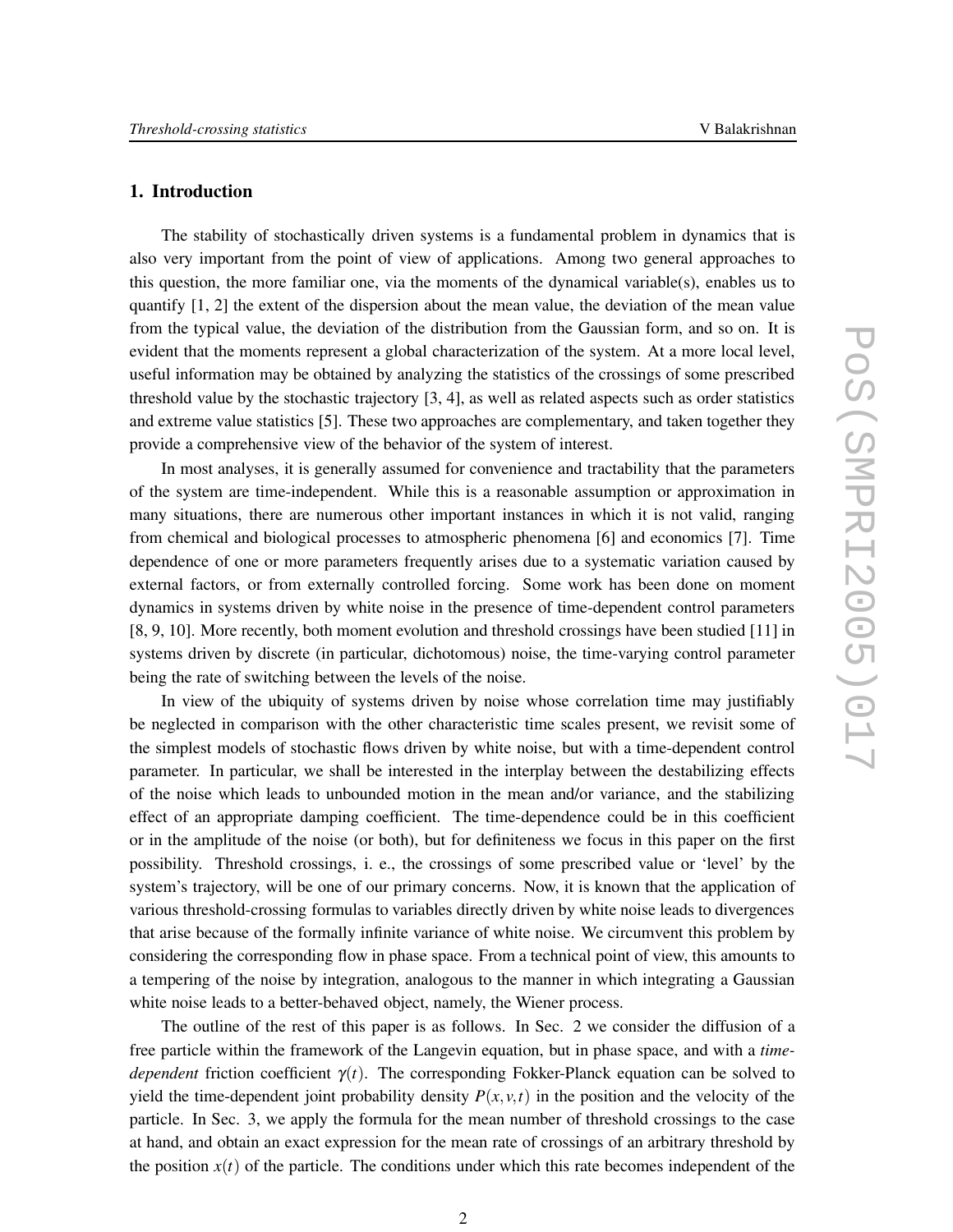amplitude of the noise are identified, and a general formula is obtained for the rate as a functional of  $\gamma(t)$ . In Sec. 4, using a representative family of functional forms for  $\gamma(t)$ , we demonstrate systematically how the long-time behavior of the variance undergoes a sequence of cross-overs from super-ballistic (∼ *t*<sup>3</sup>) to standard diffusive (∼ *t*) behavior, as the time dependence of the friction coefficient is changed from one that decays to zero as  $t \rightarrow \infty$ , to one that becomes unbounded in this limit. Concomitantly, the asymptotic (long-time) behavior of the mean level-crossing rate exhibits a sequence of cross-overs from the  $\sim t^{-1}$  behavior of the frictionless case to a limiting  $\sim t^{-1/2}$ dependence when the friction coefficient diverges as  $t \rightarrow \infty$ .

#### **2. Phase space distribution for free diffusion with time-dependent friction**

The diffusion of a free particle in one dimension is described by the Langevin equation in phase space,

$$
\dot{\mathbf{x}} + \Gamma \mathbf{x} = \zeta(t). \tag{2.1}
$$

Here **x** is the two-component vector  $(x \quad v)^T$  where the superscript T denotes the transpose,  $v =$  $\dot{x}$ ,  $\zeta(t) = \begin{pmatrix} 0 & \eta(t) \end{pmatrix}^T$ , and  $\eta(t)$  is a stationary, Gaussian,  $\delta$ -correlated Markov process (a white noise), with

$$
\langle \eta(t) \rangle = 0, \, \langle \eta(t) \eta(t') \rangle = q^2 \, \delta(t - t'). \tag{2.2}
$$

As stated earlier, we consider a time-dependent friction coefficient, so that the drift matrix  $\Gamma$  is given by

$$
\Gamma(t) = \begin{pmatrix} 0 & -1 \\ 0 & \gamma(t) \end{pmatrix}.
$$
 (2.3)

The corresponding density in phase space,  $P(x, y, t)$ , obeys a Fokker-Planck-like equation with drift matrix  $\Gamma$  and diffusion matrix  $D = diag(0, \frac{1}{2})$  $\frac{1}{2}q^2$ ) ( $q^2$  could also be time-dependent, in general). This is the "stochastic Liouville equation"[12]

$$
\frac{\partial P}{\partial t} + v \frac{\partial P}{\partial x} = \gamma(t) \frac{\partial (vP)}{\partial v} + q^2 \frac{\partial^2 P}{\partial v^2}.
$$
 (2.4)

In the usual case, when the friction coefficient  $\gamma$  is independent of time,  $v(t)$  is of course the Ornstein-Uhlenbeck process. In the present instance,  $v(t)$  is no longer a stationary random process.

To solve the master equation for *P*, one defines the matrix Green function

$$
G(t) = \mathcal{F}\left\{\exp\left(-\int_0^t \Gamma(t')\,dt'\right)\right\} \tag{2.5}
$$

where  $\mathscr T$  denotes the time-ordered product, and the covariance matrix

$$
\sigma(t) = 2 \int_0^t G(t') D G^{T}(t') dt'.
$$
 (2.6)

Then, for sharp initial conditions  $(x_0, v_0)$ , we have  $\langle \mathbf{x}(t) \rangle = G(t) \mathbf{x}_0$ , so that the mean values  $\langle x(t) \rangle$ and  $\langle v(t) \rangle$  are linear combinations of  $x_0$  and  $v_0$  with time-dependent coefficients. The formal solution [13] of the Fokker-Planck equation in this case is a Gaussian in **x** of the form

$$
P(x, v, t) = \frac{1}{2\pi\sqrt{\Delta}} \exp\left\{-\frac{1}{2}S_{11}(\delta x)^2 - S_{12}(\delta x)(\delta v) - \frac{1}{2}S_{22}(\delta v)^2\right\},
$$
 (2.7)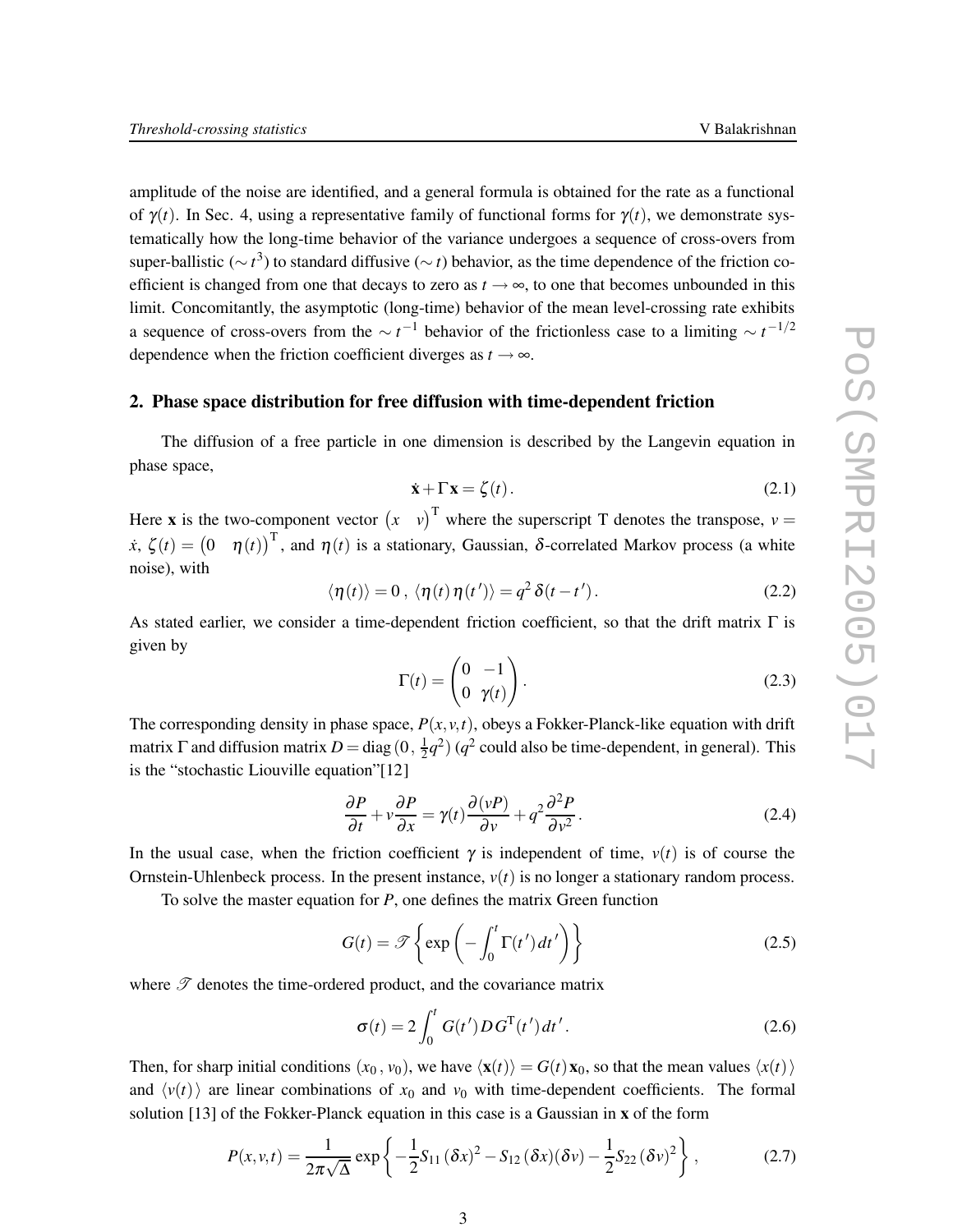where  $\delta \mathbf{x} = \mathbf{x} - \langle \mathbf{x}(t) \rangle$  and

$$
\Delta(t) = \det \sigma(t), \quad S(t) = \sigma^{-1}(t). \tag{2.8}
$$

As mentioned in the Introduction, we focus here on the case in which the friction coefficient  $\gamma(t)$  serves as the time-dependent control parameter, the variance  $q^2$  of the noise remaining constant in time. We note that the product of two drift matrices of the form specified in Eq. (2.3) satisfies the equation

$$
\Gamma(t_1)\Gamma(t_2) = \Gamma(t_1)\gamma(t_2). \tag{2.9}
$$

Owing to this convenient property of the drift matrix, it turns out that  $G(t)$  and  $\sigma(t)$  can be evaluated in closed form, and the solution for  $P(x, y, t)$  written down explicitly. In terms of the functions

$$
\phi(t) = \exp\left(-\int_0^t \gamma(t') dt'\right), \ \psi(t) = \int_0^t \phi(t') dt', \tag{2.10}
$$

we find that the first moments are given by

$$
\langle x(t) \rangle = x_0 + v_0 \Psi(t), \langle v(t) \rangle = v_0 \phi(t). \tag{2.11}
$$

Defining the functions

$$
A(t) = \int_0^t \phi^2(t')dt', \quad B(t) = \frac{1}{2}\psi^2(t), \quad C(t) = \int_0^t \psi^2(t')dt', \tag{2.12}
$$

we get

$$
\sigma(t) = q^2 \begin{pmatrix} C & B \\ B & A \end{pmatrix}, \quad S(t) = \sigma^{-1}(t) = \frac{q^2}{\Delta} \begin{pmatrix} A & B \\ B & C \end{pmatrix}, \tag{2.13}
$$

where

$$
\Delta(t) = q^4 (AC - B^2) = q^4 \left\{ \int_0^t \phi^2(t') dt' \int_0^t \psi^2(t') dt' - \frac{1}{4} \psi^4(t) \right\}.
$$
 (2.14)

For our present purposes (the study of the fluctuations and threshold crossings of the random variable  $x(t)$ ), it is helpful to simplify matters by eliminating the systematic drift that arises if  $\langle v(t) \rangle$ is non-vanishing. Accordingly, we set the initial velocity  $v_0 = 0$ , so that  $\langle x(t) \rangle = x_0$ ,  $\langle v(t) \rangle = 0$ . The explicit expressions that are then obtained also help us understand more closely, among other things, the dependence of the level-crossing rate on the noise amplitude  $q^2$ . The joint probability density reduces in this drift-free case to

$$
P(x, v, t) = \frac{1}{2\pi q^2 \sqrt{AC - B^2}} \exp\left\{-\frac{A\left(x - x_0\right)^2 - 2B\left(x - x_0\right)v + Cv^2}{2q^2\left(AC - B^2\right)}\right\},\tag{2.15}
$$

where  $A(t)$ ,  $B(t)$  and  $C(t)$  have been defined in Eq. (2.12). Integrating Eq. (2.15) over *v*, we obtain the positional probability density

$$
P(x,t) = \frac{1}{\sqrt{2\pi q^2 C(t)}} \exp\left\{-\frac{(x-x_0)^2}{2q^2 C(t)}\right\}.
$$
 (2.16)

The fluctuations in *x* are then completely characterized by the behavior of its variance, which is given by

$$
\sigma_x^2(t) = q^2 C(t). \tag{2.17}
$$

The asymptotic behavior of  $C(t)$  is thus an immediate quantitative measure of the degree of stability or instability of the system in various cases. We shall analyze this behavior in some detail in the sequel, after deriving the results required for the analysis of threshold crossings in *x*.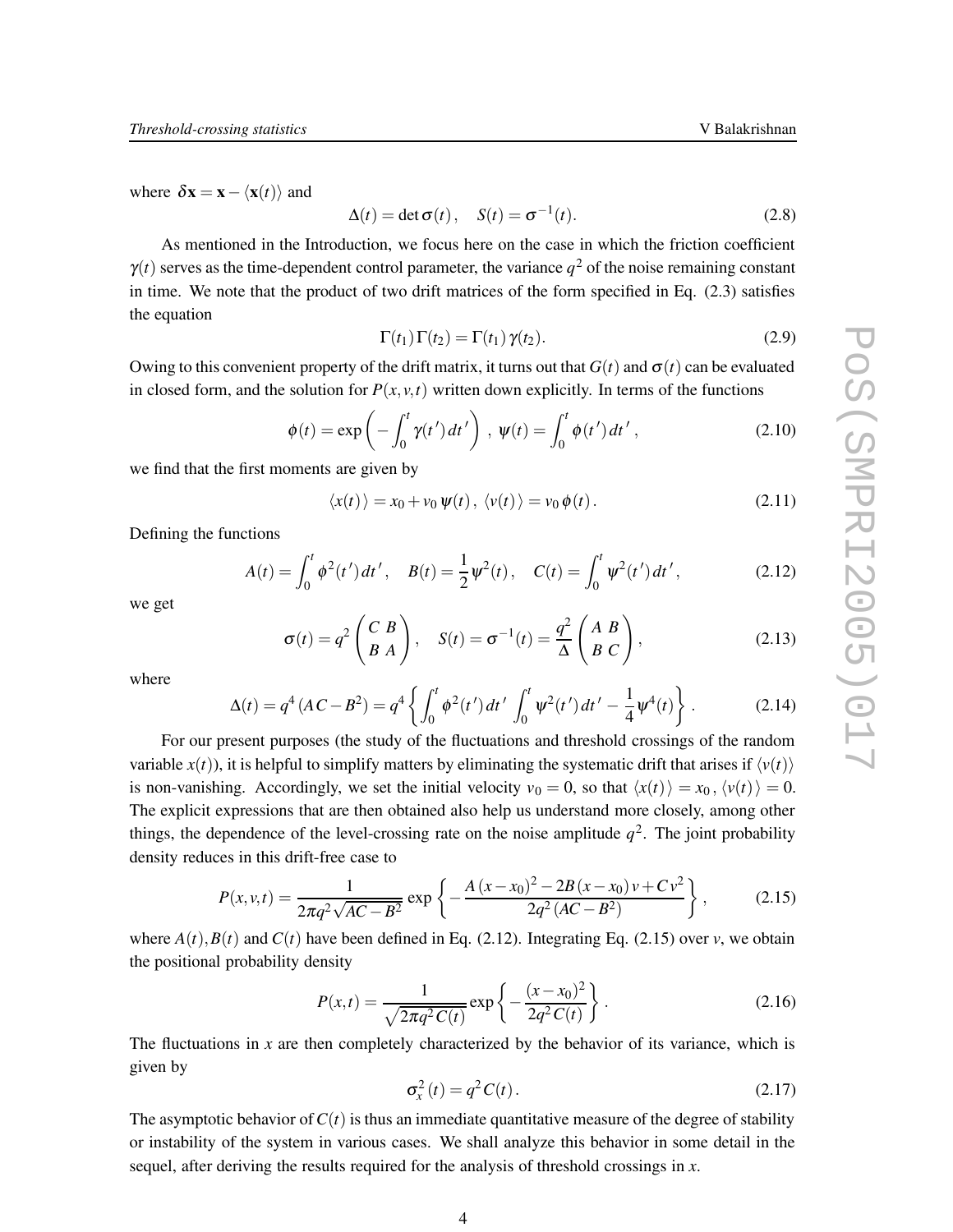## **3. Threshold-crossing formulas**

We recapitulate briefly some elementary results pertaining to threshold-crossing statistics for a stochastic process  $x(t)$  whose sample paths are sufficiently regular—more precisely, mean square differentiable [3, 4]. Let  $x<sub>th</sub>$  denote any prescribed threshold value of x. Consider the random process  $y = \theta(x - x_{\text{th}})$ , where  $\theta(x)$  stands for the unit step function. If crossings of the threshold occur at  $t_i$ ,  $i = 1, 2, \dots$ , we have

$$
\dot{y} = \frac{d}{dt}\theta(x - x_{\text{th}}) = \sum_{i} \frac{\delta(t - t_i)}{|\dot{x}(t_i)|} \dot{x}(t_i).
$$
\n(3.1)

It is at once evident that *y* is a pulse process in time, comprising  $\delta$ -functions of strength +1 [respectively, −1] at up-crossings [respectively, down-crossings] of *x*th by the stochastic trajectory. Hence the number of crossings of the specified level  $x = x_{th}$  in a time interval  $(t_1, t_2)$  is  $N(x_{th}; t_1, t_2) = \int_{t_1}^{t_2} |\dot{y}| dt$ . The mean value of this number is given in terms of the phase space density  $P(x, y, t)$  by

$$
\langle N(x_{\rm th};t_1,t_2)\rangle = \int_{t_1}^{t_2} dt \int_{-\infty}^{\infty} dv \, |\nu| \, P(x_{\rm th},\nu,t). \tag{3.2}
$$

Both up-crossings and down-crossings of  $x<sub>th</sub>$  are included in this formula. (The integral over  $v$ from −∞ to 0 counts the mean number of down-crossings, while that from 0 to ∞ counts the mean number of up-crossings.) The quantity

$$
r(x_{\rm th}, t) = \int_{-\infty}^{\infty} dv \, |v| \, P(x_{\rm th}, v, t) \tag{3.3}
$$

can be regarded as the instantaneous mean *rate* of crossings of the threshold concerned.

In the special case when  $x(t)$  is a differentiable stationary Gaussian process with zero mean, Eq. (3.3) yields a stationary mean threshold-crossing rate[14]

$$
r^{st}(x_{th}) = \left(\frac{\sigma_v}{\pi \sigma_x}\right) \exp\left(-\frac{x_{th}^2}{2\sigma_x^2}\right).
$$
 (3.4)

As an illustration, we can apply this formula right away to the case of a "Brownian oscillator", i. e., a harmonically bound particle with a constant friction coefficient  $\gamma_0$ , subjected to a Gaussian white noise. The drift matrix in this case is

$$
\Gamma = \begin{pmatrix} 0 & -1 \\ \omega_0^2 & \gamma_0 \end{pmatrix} . \tag{3.5}
$$

There is, of course, no long-range diffusion in this case. Solving the corresponding Fokker-Planck equation and proceeding to the long-time limit, we obtain

$$
r^{\rm st}(x_{\rm th}) = \left(\frac{\omega_0}{\pi}\right) \exp\left(-\frac{\gamma_0 \omega_0^2 x_{\rm th}^2}{q^2}\right). \tag{3.6}
$$

When  $x_{\text{th}} = 0$ , the dependence on the damping coefficient  $\gamma_0$  and the noise amplitude  $q^2$  disappears, and the rate reduces to  $\omega_0/\pi$ , the rate of zero crossings in the undamped, unperturbed oscillator i. e., twice in each period.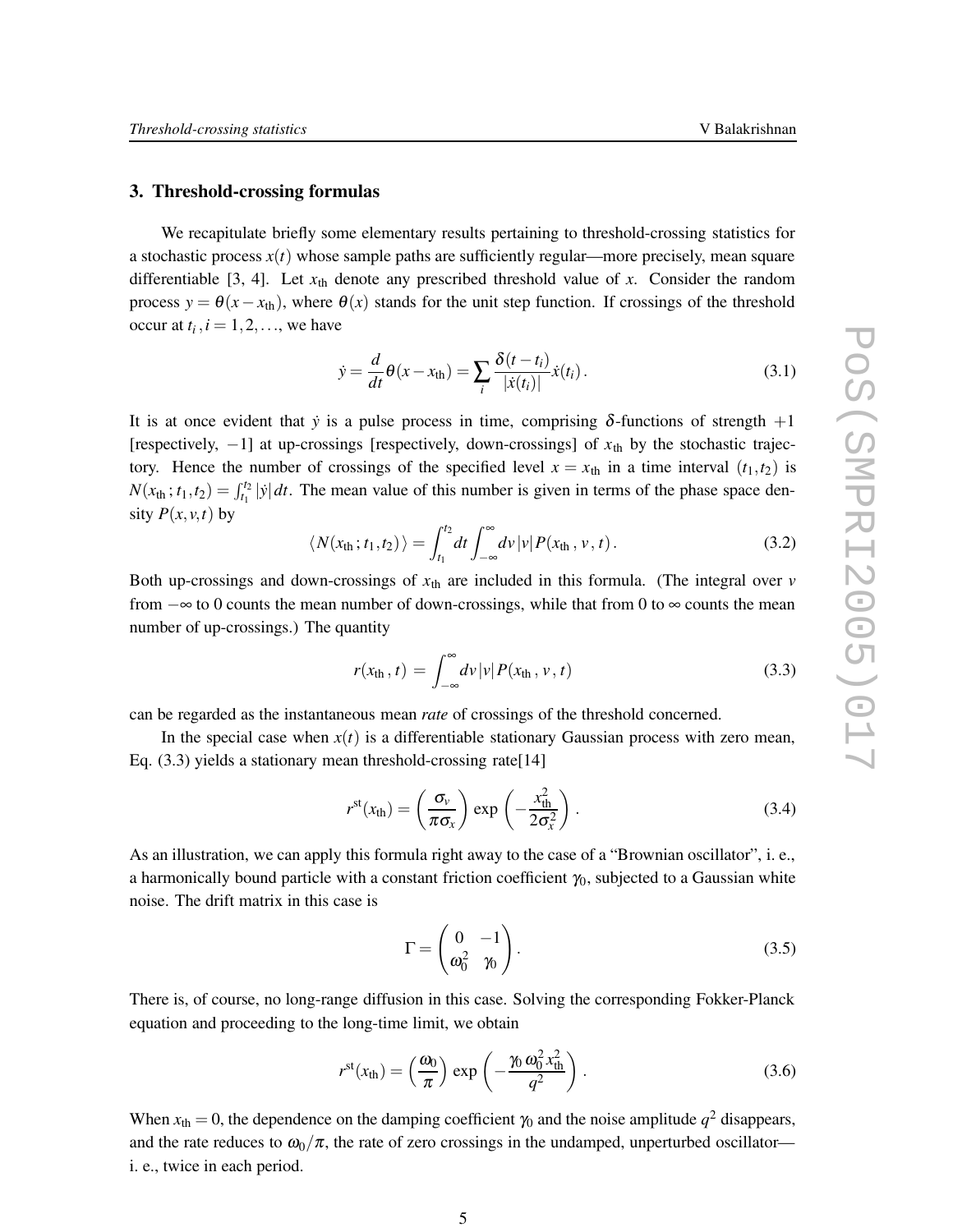The formulas above are no longer valid if the sample paths of  $x(t)$  are not differentiable. This is what happens when  $x(t)$  is a one-dimensional diffusion process given by the stochastic differential equation  $\dot{x} = f(x,t) + g(x,t) \eta(t)$ . The divergent variance of  $\dot{x}$  in this case implies that the mean number of crossings of any threshold  $x<sub>th</sub>$  is infinite in any time interval. On the other hand, if we consider dynamics in phase space, and it is the velocity *v* rather than *x* itself that is driven by the noise  $\eta(t)$ , then the process  $x(t)$  is sufficiently smooth to permit meaningful threshold-crossing statistics. It is this fact that we exploit in order to obtain threshold-crossing statistics for freeparticle diffusion in the presence of an explicitly time-dependent friction coefficient.

We substitute Eq. (2.15) for  $P(x, y, t)$  in Eq. (3.3) and evaluate the integrals concerned. After simplification, we finally arrive at the result

$$
r(x_{\text{th}}, t) = \frac{\sqrt{AC - B^2}}{\pi C} \exp\left(-\frac{A (x_{\text{th}} - x_0)^2}{2q^2 (AC - B^2)}\right)
$$
  
+ 
$$
\frac{B (x_{\text{th}} - x_0)}{C \sqrt{2\pi C q^2}} \exp\left(-\frac{(x_{\text{th}} - x_0)^2}{2Cq^2}\right) \text{erf}\left(\frac{B (x_{\text{th}} - x_0)}{\sqrt{2Cq^2 (AC - B^2)}}\right),
$$
(3.7)

where the functions  $A(t)$ ,  $B(t)$  and  $C(t)$  have been defined in Eq. (2.12). As  $q^2 \rightarrow 0$ , the thresholdcrossing rate vanishes extremely rapidly, like  $\exp(-1/q^2)$ . On the other hand, as  $q^2 \to \infty$ , it saturates to a value  $\sqrt{AC - B^2}/(\pi C)$ . The same expression is obtained, for *arbitrary*  $q^2$ , for the the rate of crossings of the starting point  $x_0$  itself: all dependence on the noise amplitude disappears in this case, and we get

$$
r(x_0, t) = \left(\int_0^t \phi^2(t') dt' \int_0^t \psi^2(t') dt' - \frac{1}{4} \psi^4(t)\right)^{1/2} / \left(\pi \int_0^t \psi^2(t') dt'\right). \tag{3.8}
$$

Equation (3.8) provides us with a convenient and compact formula amenable to further analysis.

# **4. Behavior of the variance and the mean threshold-crossing rate**

We are now ready to study the behavior of the variance of  $x$ , as given by Eq.  $(2.17)$ , and the mean threshold-crossing rate, as given by Eq. (3.8), in detail.

As our main interest is in the long-time behavior of these quantities, let us first dispose of the short-time  $(t \to 0)$  behavior very briefly. Since  $\phi(t) \simeq 1$ ,  $\psi(t) \simeq t$  in this limit, the *leading* shorttime behavior of  $\sigma_x^2(t)$  and  $r(x_0, t)$  is universal in the sense of being completely noise-dominated and independent of  $\gamma(t)$ : We find the super-ballistic behavior  $\sigma_x^2(t) \simeq q^2 t^3/3$ , as expected, while  $r(x_0, t) \simeq \sqrt{3}/(2\pi t)$ . As we have already pointed out, the divergence of the threshold-crossing rate precisely  $at\,t = 0$  is unavoidable in white-noise-driven systems. For sufficiently short times, it implies a logarithmic growth of the mean number of crossings up to time *t* starting from an initial time  $t_0 > 0$ .

As *t* increases, however, the time-dependence of these quantities becomes more intricate. The long-time or asymptotic behavior, in particular, is strongly dependent on that of  $\gamma(t)$ . In order to exhibit systematically how significant changes in threshold-crossing statistics can be induced by suitable time variations of the control parameter  $\gamma(t)$ , we model the latter by a representative family of functions, given by

$$
\gamma(t) = \gamma_0 \left(\frac{\tau}{t+\tau}\right)^{\alpha}.
$$
\n(4.1)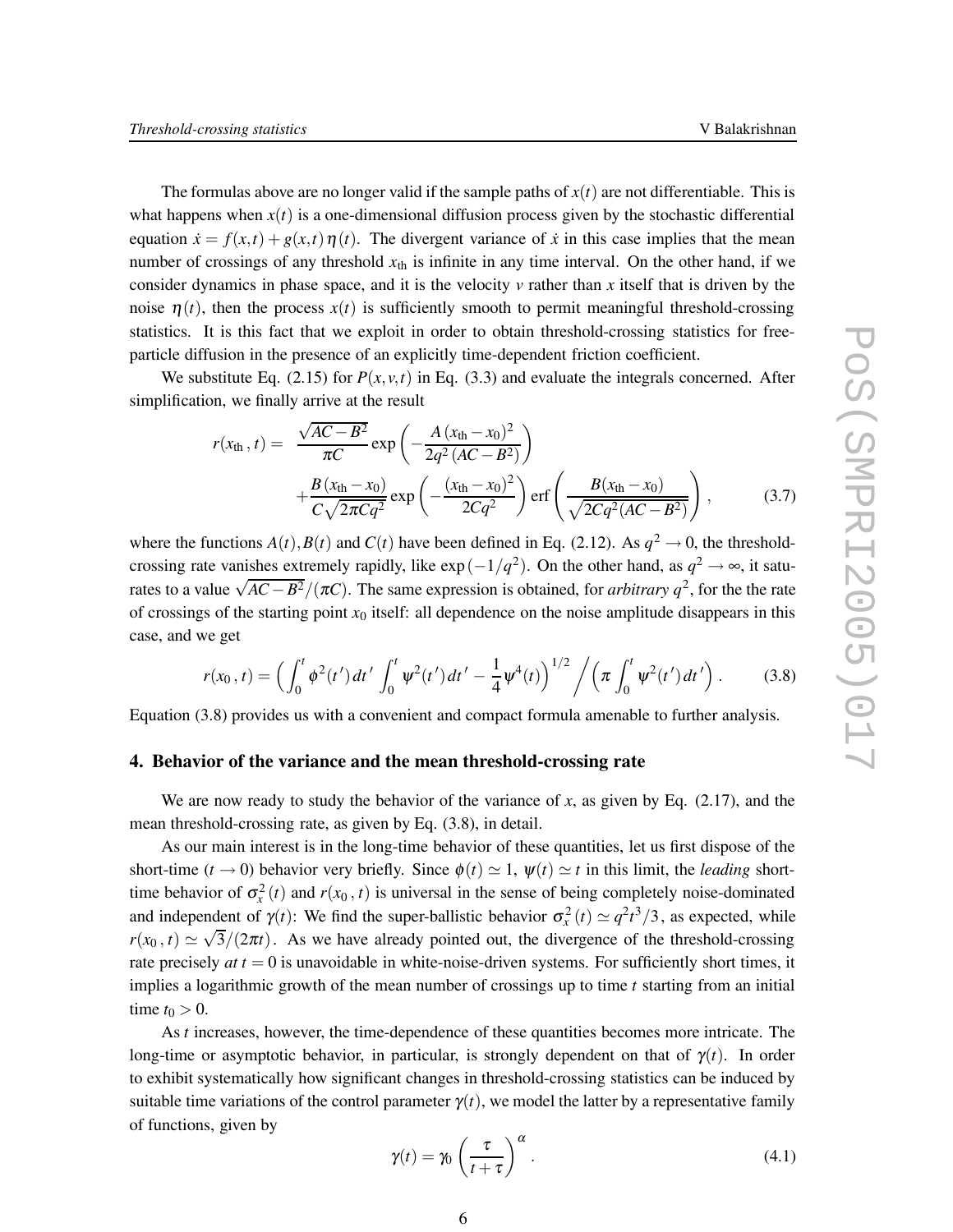Here  $\gamma_0$  represents a scale for the strength of the friction coefficient,  $\tau$  provides a time scale, while the real exponent  $\alpha$  serves to characterize both decreasing and increasing functions  $\gamma(t)$ , depending on whether  $\alpha > 0$  or  $\alpha < 0$ . We shall follow a progression of values of  $\alpha$  (and the other parameters,  $\gamma_0$  and  $\tau$ ) representing, in the long-time limit, a range from small friction to large friction. This will serve to bring out clearly the gradual cross-overs in the leading asymptotic behavior of the variance and the mean crossing rate. The set of functions in Eq. (4.1) essentially comprises only power laws in *t*, but this suffices to make our point: even small changes in the exponent  $\alpha$  can have a significant effect on the asymptotic behavior of the system. It turns out that the value  $\alpha = 1$ separates qualitatively different kinds of asymptotic behavior, because the latter depends crucially on whether the function  $\phi(t)$  defined in Eq. (2.10) vanishes or tends to a nonzero limit as  $t \to \infty$ . Exactly at the borderline value  $\alpha = 1$ , the behavior further depends on the value of  $\gamma_0 \tau$ . We omit the details and present only the results for the dominant large-*t* dependence of  $\sigma_x^2(t)$  and  $r(x_0, t)$ .

(i)  $\alpha > 1$ : In this case  $\phi(\infty) = \exp[-\gamma_0 \tau/(\alpha - 1)]$  is a positive number (< 1), so that  $\psi(t) \to t \phi(\infty)$ for large *t*. The decay of the friction coefficient is rapid enough to ensure that the asymptotic *long*time behavior of  $\sigma_x^2(t)$  and  $r(x_0, t)$  is again similar to that in the complete absence of friction. We find √

$$
\sigma_x^2(t) \to \frac{1}{3} q^2 \phi^2(\infty) t^3, \qquad r(x_0, t) \to \frac{\sqrt{3}}{2\pi t}.
$$
 (4.2)

At intermediate times, of course,  $r(x_0, t)$  deviates from the exact result  $\sqrt{3}/(2\pi t)$  of the zerofriction case: the first correction at short times is  $\sqrt{3}\frac{\gamma_0}{(8\pi)}$ , which happens to be independent of the value of  $\alpha$ .

When  $\alpha = 1$ ,  $\phi(t)$  decays to zero according to a power law. This leads to a sequence of subcases, as follows.

(ii)  $\alpha = 1$ ,  $\gamma_0 \tau < \frac{1}{2}$  $\frac{1}{2}$ : The leading behavior of  $\sigma_x^2$  is given by

$$
\sigma_x^2(t) \to \frac{q^2 \,\tau^{2\eta\,\tau} t^{3-2\eta\,\tau}}{(1-\eta\,\tau)^2 (3-2\eta\,\tau)}\,. \tag{4.3}
$$

The behavior of the variance is still super-ballistic, with an exponent lying between 2 and 3. The threshold-crossing rate has a leading behavior

$$
r(x_0, t) \to \frac{1}{2\pi t} \left( \frac{3 - 2\gamma_0 \tau}{1 - 2\gamma_0 \tau} \right)^{1/2},
$$
\n(4.4)

showing how the coefficient of  $(2\pi t)^{-1}$  starts building up as the friction begins to enter the picture.

(iii)  $\alpha = 1, \gamma_0 \tau = \frac{1}{2}$  $\frac{1}{2}$ : The foregoing coefficient now diverges. Equation (4.3) shows that  $\sigma_x^2(t) \sim t^2$ in this case, corresponding to ballistic motion. We also find

$$
r(x_0, t) \to \frac{1}{\sqrt{2}\pi t} \ln^{1/2}\left(\frac{t}{\tau}\right),\tag{4.5}
$$

signaling the start of a deviation from the  $t^{-1}$  power law, by a  $\sqrt{(\ln t)}$  modulating factor.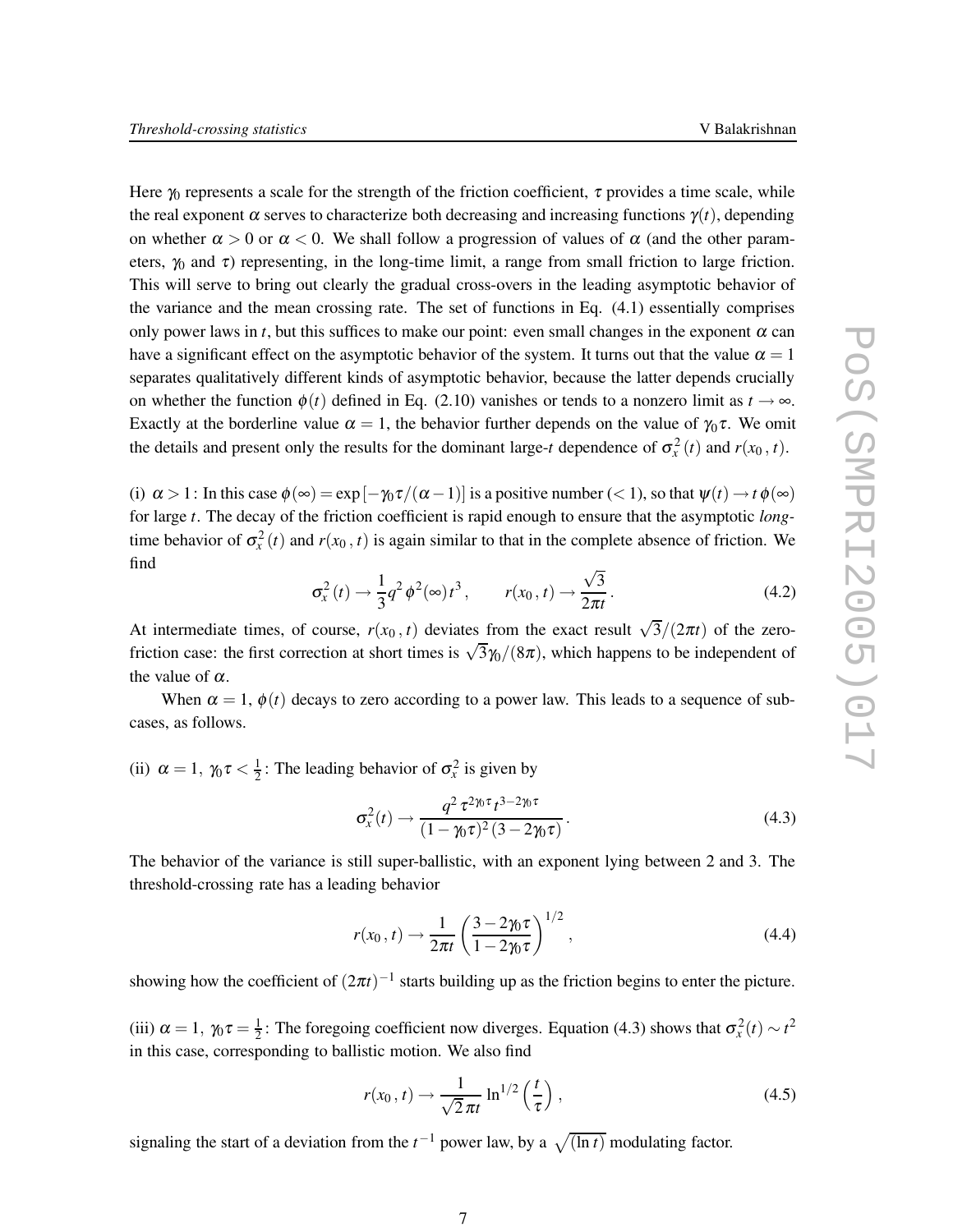$$
r(x_0, t) \rightarrow \frac{(1 - \gamma_0 \tau)}{\pi \tau} \left(\frac{3 - 2\gamma_0 \tau}{2\gamma_0 \tau - 1}\right)^{1/2} \left(\frac{\tau}{t}\right)^{-\gamma_0 \tau + 3/2}.
$$
 (4.6)

Thus the fall-off of the mean threshold-crossing rate has switched to a power law with an exponent that lies in between  $-1$  and  $-\frac{1}{2}$  $\frac{1}{2}$ . This behavior continues till we reach  $\gamma_0 \tau = 1$ .

(v)  $\alpha = 1$ ,  $\gamma_0 \tau = 1$ : In this case we have an asymptotic behavior of the variance that is marginally super-diffusive in the sense of a logarithmic modulating factor,

$$
\sigma_x^2(t) \to q^2 \tau^2 t \ln^2\left(\frac{t}{\tau}\right). \tag{4.7}
$$

Correspondingly,

$$
r(x_0, t) \to \frac{1}{\pi \ln(\gamma_0 t)} \left(\frac{\gamma_0}{t}\right)^{1/2}, \qquad (4.8)
$$

The exponent has become  $-\frac{1}{2}$  $\frac{1}{2}$ , but with a  $(\ln t)^{-1}$  modulation of the power law.

(vi)  $\alpha = 1$ ,  $\gamma_0 \tau > 1$ : We find

$$
\sigma_x^2(t) \to \frac{q^2 \tau^2 t}{(\gamma_0 \tau - 1)^2},\tag{4.9}
$$

while

$$
r(x_0, t) \to \frac{(\gamma_0 \tau - 1)}{\pi [(2\gamma_0 \tau - 1) \tau t]^{1/2}}.
$$
\n(4.10)

The variance has thus attained its standard asymptotic diffusive behavior, while the cross-over of  $r(x_0, t)$  to a  $t^{-1/2}$  decay is complete.

(vii)  $\alpha$  < 1: The function  $\phi(t)$  now approaches zero as  $t \to \infty$  at least as rapidly as a stretched exponential. Therefore  $\psi(\infty)$  and  $A(\infty)$  are finite quantities, enabling us to derive the general asymptotic formulas

> $\sigma_x^2(t) \rightarrow q^2 \left( \int_0^\infty$  $\boldsymbol{0}$  $dt'$  $\phi$  $(t')$ <sup>2</sup> *t* (4.11)

and

$$
r(x_0, t) \to \frac{\left(\int_0^\infty dt' \phi^2(t')\right)^{1/2}}{\pi \left(\int_0^\infty dt' \phi(t')\right)} t^{-1/2}.
$$
 (4.12)

This remains valid for all  $\alpha < 1$ , including negative values of this exponent. At  $\alpha = 0$ , we recover the results

$$
\sigma_x^2(t) \to \frac{q^2 t}{\gamma_0^2}, \quad r(x_0, t) \to \left(\frac{\gamma_0}{2\pi^2}\right)^{1/2} t^{-1/2}
$$
\n(4.13)

corresponding to the case of a constant friction coefficient  $\gamma_0$ .